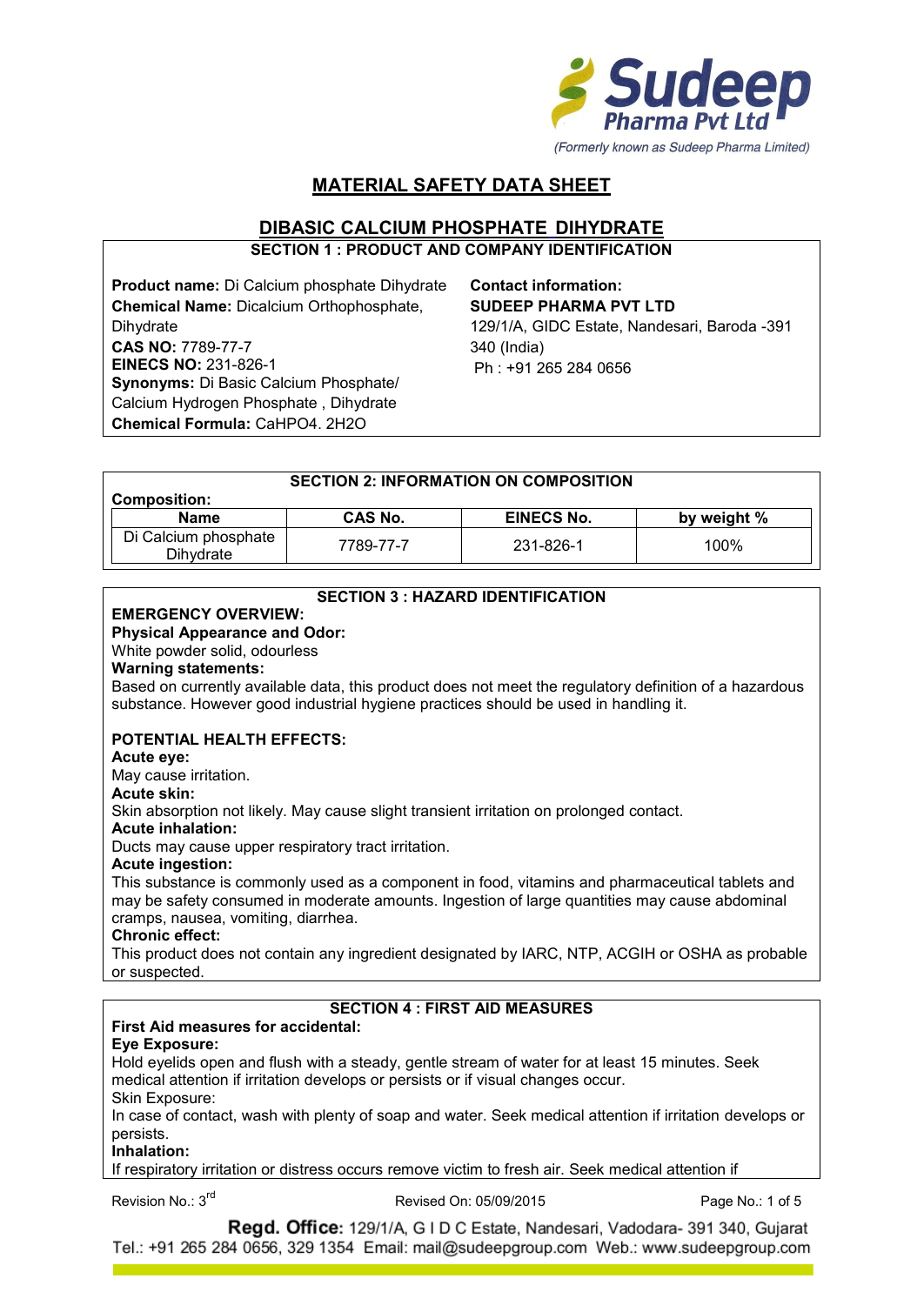

respiratory irritation or distress continues.

## **Ingestion:**

Do not induce vomiting unless instructed to do so by a physician. No harmful affects expected. If appreciable quantities are swallowed, call a physician or poison control centre. Do not Leave victim unattended.

### **MEDICAL CONDITIONS POSSIBLY AGGRAVATED BY EXPOSURE:**

Inhalation of product may aggravate existing chronic respiratory problems such as asthma, emphysema or bronchitis. Skin contact may aggravate existing skin disease.

#### **NOTES TO PHYSICIAN:**

All treatments should be based on observed signs & symptoms of distress in the patients. Consideration should be given to the possibility that over exposure to materials other than this product may have occurred.

Treat symptomatically: No specific antidote available.

## **SECTION 5: FIRE AND EXPLOSION DATA**

#### **FIRE HAZARD DATA: Flash point:** Not Applicable **Extinguishing media:** Not Combustible. Use extinguishing method suitable for surrounding fire. **Special Fire Fighting Procedures:** Fire fighters should wear NIOSH/MSHA approved shelf-contained breathing apparatus and full protective clothing. **Unusual Fire and Explosion hazards:** Not combustible **Hazardous Decomposition Materials (Under Fire Conditions):**

None known

## **SECTION 6: ACCIDENTAL RELEASE MEASURES**

**Evacuation Procedures and safety:**

Wear appropriate protective gear for the situation. See Personal Protection in Section 8.

**Containment of Spill:**

Follow procedure described below under cleanup and Disposal of Spill.

**Cleanup and Disposal of Spill:**

Sweep or vacuum up and place in an appropriate closed container (see Section 7: Handling and Storage). Avoid creation of dusty conditions. Clean up residual material by washing area with water and detergent. DO NOT RETURN MATERIAL TO ITS ORIGINAL CONTAINER.

**ENVIROMWNTAL AND REGULATORY REPORTING:** Do not flush to drain. If spilled on the ground, the affected area should be scraped clean and placed in a appropriate container for disposal. Prevent material from entering public sewer system or any waterways.

## **SECTION 7: HANDLING AND STORAGE**

### **Minimum/Maximum Storage Temperatures:**

Not Available

**Handling:**

This is a food ingredient for human consumption. Keep containers closed when not being used. **Storage:**

Store in closed containers. Store in an area that is cool, dry, sanitary, isolated from all toxic and harmful substances.

Revision No.: 3<sup>rd</sup>

rd Revised On: 05/09/2015 Page No.: 2 of 5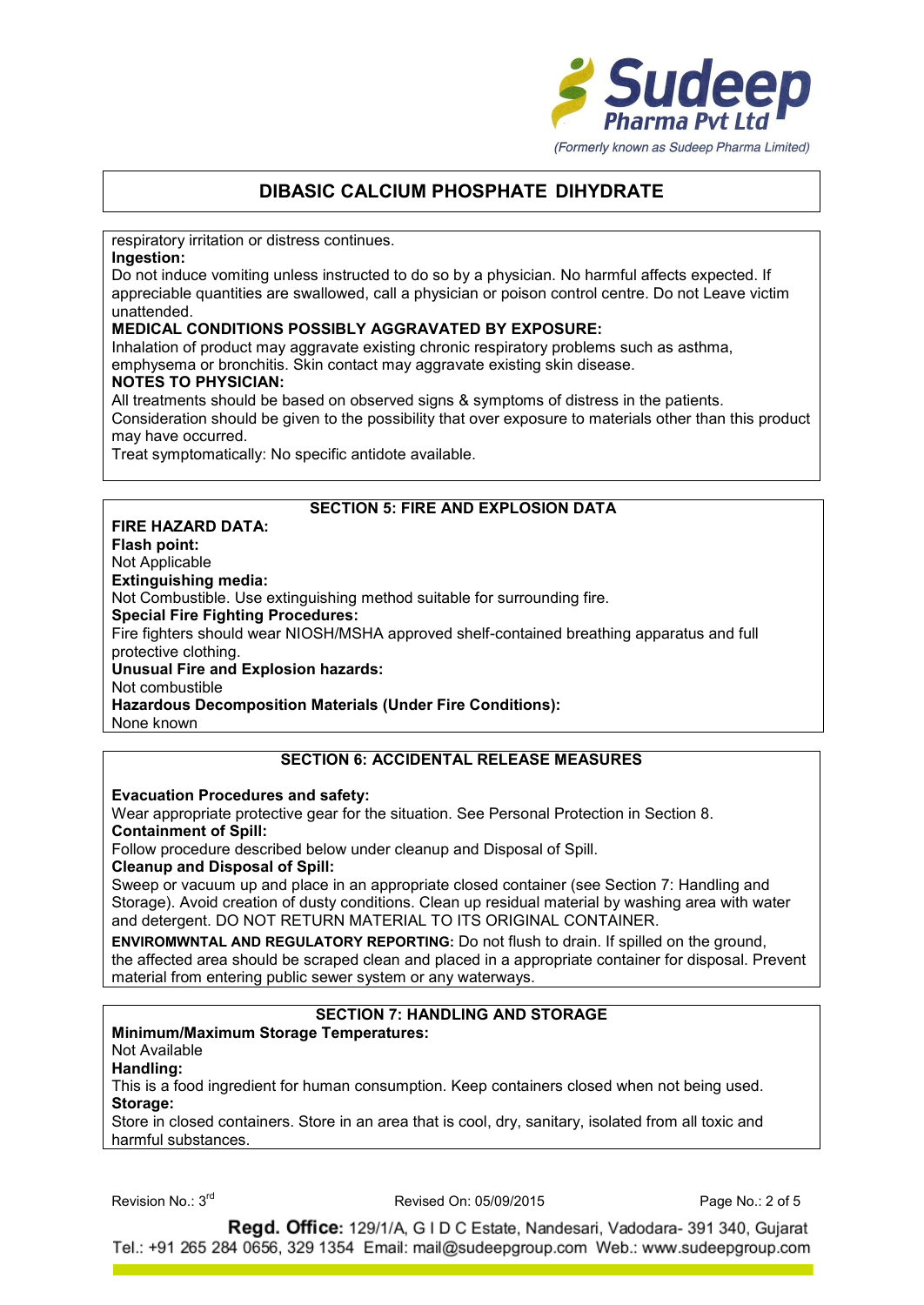

### **SECTION 8: EXPOSURE CONTROLS/ PERSONAL PROTECTION**

## **Introductory Remarks:**

These recommendations provide general guidance for handling this product. Because specific environments and material handling practices vary, safety procedure should be developed for each intended application. While developing safe handling procedures, do not overlook the need to clean equipment and piping system for maintenance and repairs. Waste resulting from this procedure should be handled in accordance with section 13.

#### Disposal consideration:

Assistance with selection, use and maintenance of worker protection equipment is generally available from equipment manufacturers.

#### **Exposure guidelines:**

No exposure limits were found for this product or any of its ingredients.

#### **Engineering controls:**

Where engineering controls are indicated by use conditions or a potential for excessive exposure exists, the following traditional exposure control techniques may be used to effectively minimize employee exposures, local exhaust ventilation at the point of generation.

#### Respiratory protection:

When respirators required, select NIOSH/MSHA approved equipment based on actual or potential airborne concentrations and in accordance with the appropriate regulatory standards and/or industrial recommendations.

### **Eye/Face Protection:**

Eye and face protection requirements will vary dependent upon work environment conditions and material handling practices.

Appropriate ANSI Z87 approved equipment should be selected for the particular intended for this material.

It is generally regarded as good practice to wear a minimum of safety glasses with side shields when working in industrial environments.

#### **Skin Protection:**

Skin contact should be minimized through use of gloves and suitable long- sleeved clothing (i.e., Shirts and Pants). Consideration must be given both to durability as well as permission resistance.

### **Work Practice Controls :**

Personal Hygiene is an important work practice exposure control measure and the following general measures should be taken when working with or handling this material:

- (1) Do not use, and/or consume foods, beverages, tobacco products, or cosmetics in areas where this material is stored.
- (2) Wash hands and face carefully before eating, drinking, using tobacco, applying cosmetics, or using the toilet.
- (3) Wash exposed skin promptly to remove accidental splashes or contact with this material.

## **SECTION 9: PHYSICAL AND CHEMICAL PROPERTIES**

Physical and Chemical Properties here represent typical properties of this product. Contact the business area using the product information phone number in Section 1 for its exact specifications. **Physical appearance:** White powder solid **Odor : Odorless pH :** Not Applicable **Specific Gravity :** Not available

**Water solubility :** Slightly soluble 0.08wt/wt % at 100° C( 212 F)

### Revision No.: 3<sup>rd</sup>

rd Revised On: 05/09/2015 Page No.: 3 of 5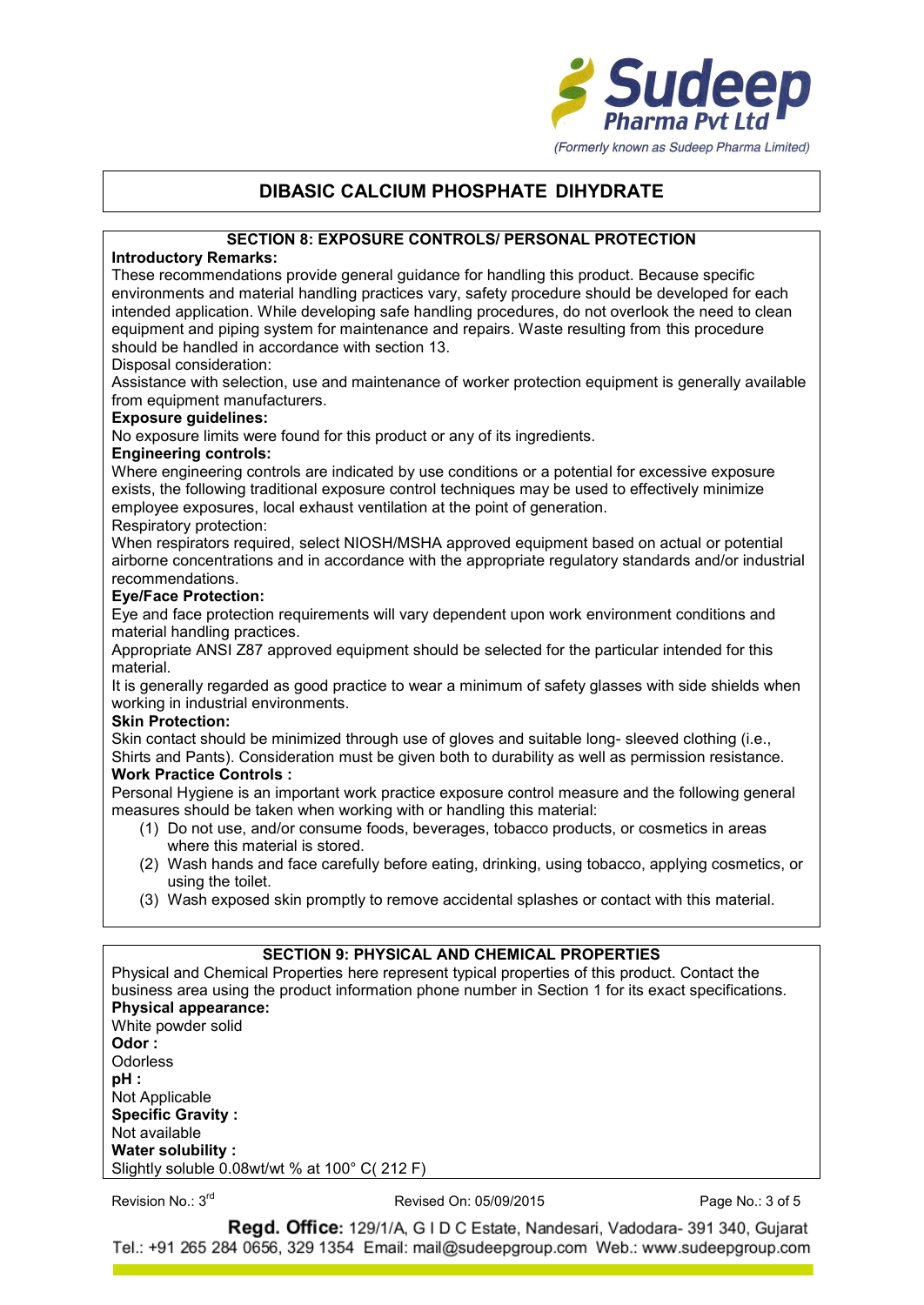

**Melting Point Range :** Not Available **Boiling Point Range :** Not Available **Vapour Pressure:** Not Available **Vapour Density :** Not Available **Molecular weight:** 172.1

#### **SECTION 10: STABILITY AND REACTIVITY DATA**

**Chemical stability :** This material is stable under normal handling and storage conditions described in section 7. **Condition to be avoided :** Dusting conditions Extreme Humidity **Materials/Chemicals to be avoided :** None known **The following hazardous decomposition product might be expected : Decomposition Type : thermal** None known **Hazardous polymerization will not occur. Avoid the Following to inhibit the Hazardous polymerization :** Not applicable

### **SECTION 11: TOXICOLOGICAL INFORMATION**

**Acute Eye Irritation :** No test data found for product. **Acute Skin Irritation : Toxicological information and interpretation:** Skin-Skin irritation, rabbit. Non-irritating **Acute Dermal Toxicity :** No test data found for product. **Acute Respiratory Irritation :** No test data found for product. **Acute Inhalation Toxicity :** No test data found for product. **Acute Oral Toxicity : Toxicological Information and Interpretation:** LD50- lethal dose 50% of test species, > 10000mg/kg. Rat. Chronic Toxicity: This product does not contain any substances that are considered by OSHA, NTP, IARC or ACGIH to be "probable" or "suspected" human carcinogens.

## **SECTION 12: ECOLOGICAL INFORMATION**

**Ecotoxicological Information:** No data found for product. **Chemical fat information:** No data found for the product.

Revision No.: 3<sup>rd</sup>

rd Revised On: 05/09/2015 Page No.: 4 of 5